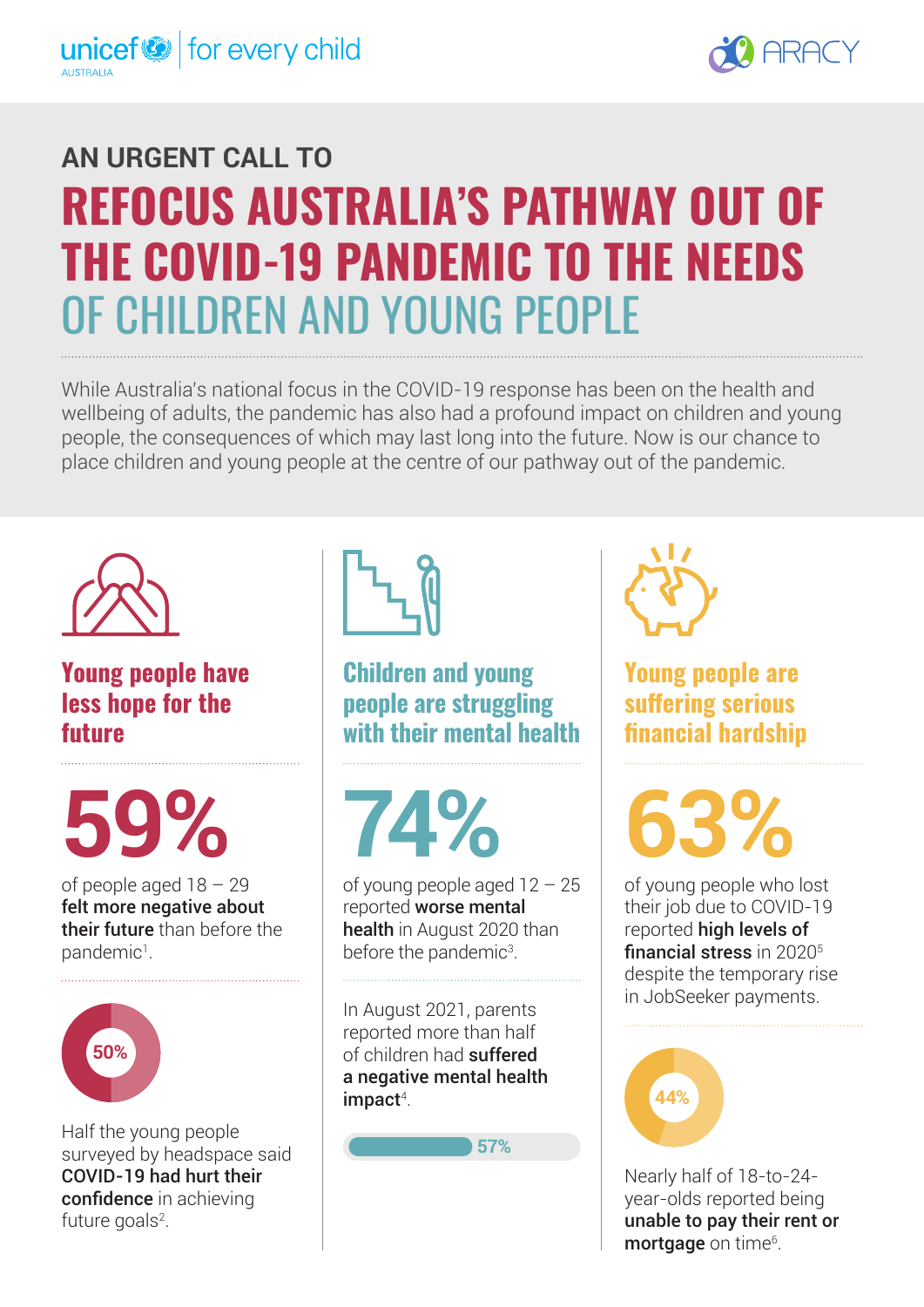

# **Double the job losses for young people**

At the beginning of the pandemic, youth unemployment was more than double the general unemployment rate<sup>9</sup>. The negative impact on young people continued, with an **employment** participation rate of only 67% at August 2021, the lowest over the past 12 months. This damage so early in their careers can take decades for young people to overcome10 .



## **Children have lost learning and more**

of young people reported restrictions on sport, exercise or extracurricular activities had a negative impact on their mental health and wellbeing<sup>8</sup>.

**46%**

Nearly half of Australian<br>children and young people<br>are at risk of adverse children and young people are at risk of adverse effects on their educational outcomes, nutrition, physical movement, social, and emotional wellbeing by being **physically** disconnected from school<sup>7</sup>.



**Young people are increasingly concerned about inequity and discrimination**

**25%**<br>of young people reported<br>restrictions on sport

of young people aged 15 to 19 identify **equity** and discrimination as the biggest issue facing Australia, even during a global pandemic.

of young people regard it as a national issue $11$ .

**The pandemic has widened existing gaps between Indigenous and non-Indigenous children and young people**

**4x**

First Nations students in public schools are four times **less likely to have internet at home** as other public school students<sup>12</sup>.



is the necessary vaccination rate for Aboriginal and Torres Strait

Islander communities, to produce the same coverage as the



target for the entire population, due to Aboriginal and Torres Strait Islander communities'

comparative youth<sup>13</sup>.

However, vaccination rates continue to lag behind non-Indigenous Australians throughout most of the country<sup>14</sup>.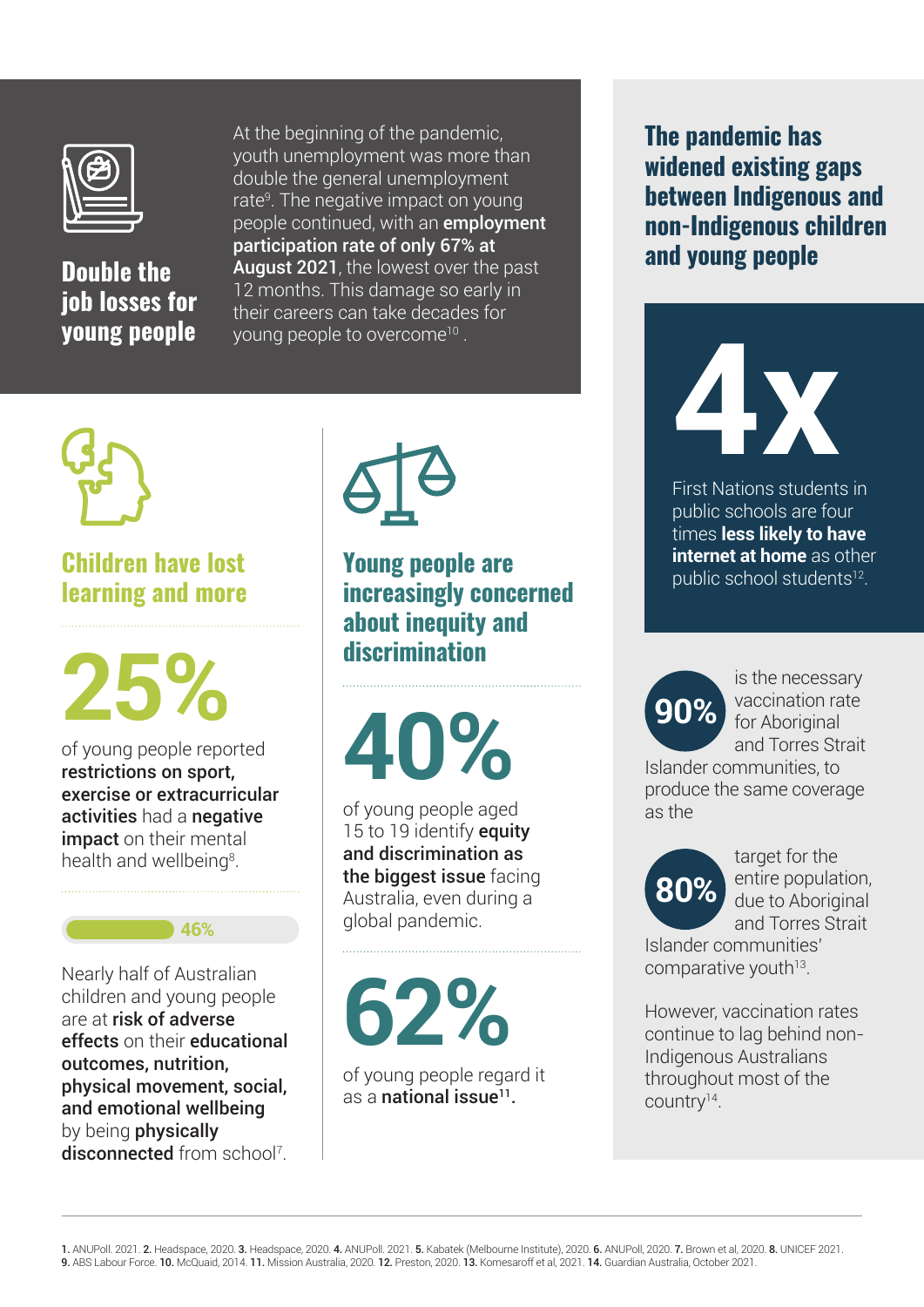# **WE NEED TO ACT NOW**

We need to urgently refocus Australia's pathway out of the COVID-19 pandemic to the needs of children and young people who have not received the attention they deserve. Decision makers must take the following six steps over the coming months to urgently meet those needs.







**Get children and young people safely back to school and keep them open**

Australia's response to COVID-19 has been designed and delivered with the voices of children and young people markedly absent. This needs to change.

#### IMMEDIATE ACTIONS:

- Listen to children and young people, involve them in planning our pathway out of the pandemic, and act on what they say
- Develop and deliver a National Children's Plan, made more urgent by the impacts of the pandemic, which is co-designed with children and young people and lays the foundations for their development long into the future.

#### Schools are so much more than education for our children. They are fundamental to children's wellbeing and development.

#### IMMEDIATE ACTIONS:

- Safely reopen schools with a variety of infection control measures including mask wearing, better ventilation, staggered classes and outdoor teaching, rapid testing, and priority vaccinations for staff
- Provide support and information to students, their families, and schools, to address anxiety about the return to face-to-face learning
- Assess the *impact of lost learning* and extend tutoring and other programs targeted to the students and schools that have **fallen furthest behind**
- Provide devices, data, and other learning and teaching supports where needed for online/remote learning
- Ensure a safe and stable return to early childhood education and care settings, and support for children's transition to primary school
- Develop a **consistent national approach** to keeping schools open in the face of additional outbreaks.